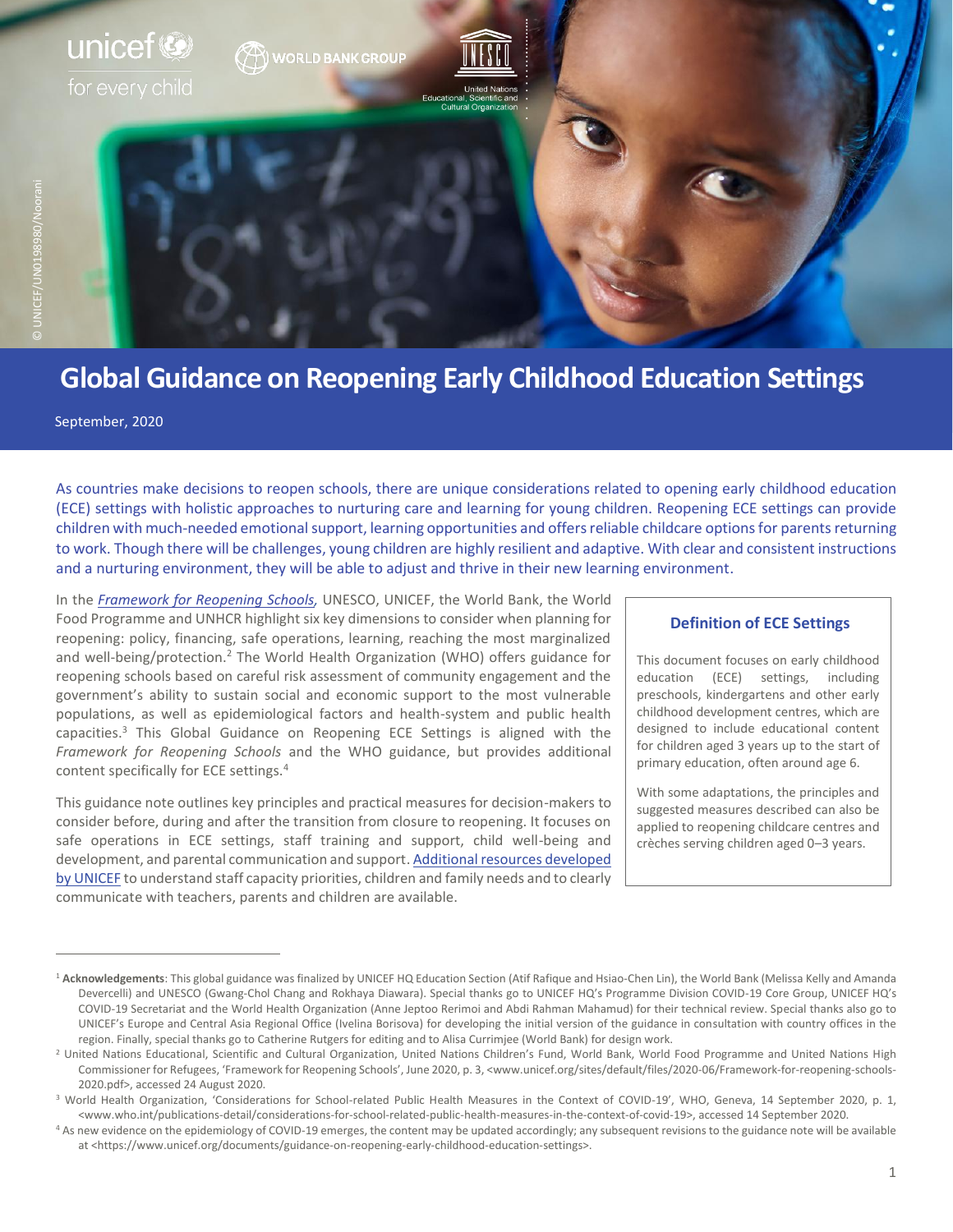# **Guiding principles for reopening ECE settings**

These 10 guiding principles can help policymakers plan for and implement the reopening of ECE settings.

|                | <b>Guiding Principle</b>                                                                                                                 | <b>Description</b>                                                                                                                                                                                                                                                                                                                                                                                                                      |
|----------------|------------------------------------------------------------------------------------------------------------------------------------------|-----------------------------------------------------------------------------------------------------------------------------------------------------------------------------------------------------------------------------------------------------------------------------------------------------------------------------------------------------------------------------------------------------------------------------------------|
| $\mathbf{1}$   | Take time to plan and prepare for<br>reopening of ECE settings                                                                           | Develop data-based strategies to address a full range of factors that are crucial for<br>reopening, including how to resource, finance and safely operate the ECE setting.<br>These plans should be clearly communicated to teachers, children, parents and<br>community members.                                                                                                                                                       |
| $\overline{2}$ | <b>Ensure ECE settings can maintain</b><br>child-friendly and developmentally<br>appropriate practices                                   | Develop plans to adapt facilities, lesson plans, curricula and teaching methods to<br>integrate measures for COVID-19 prevention and hygiene protocols. Young<br>children's opportunities for social engagement, learning and play should be<br>maintained and the ECE classroom should continue to offer safe and inclusive<br>learning environments for all children.                                                                 |
| 3              | <b>Ensure staff have training prior to</b><br>reopening and support once opened                                                          | Teachers, directors and other personnel will need practical guidance to adapt<br>activities and routines and training to identify socio-emotional needs along with<br>regular opportunities to share and process their experiences.                                                                                                                                                                                                     |
| 4              | Protect children while engaging in<br>play and learning                                                                                  | More than ever, young children need interaction and stimulating learning<br>activities. Reopening strives to bring children back to routine and comfort in the<br>environments where they play and learn.                                                                                                                                                                                                                               |
| 5              | <b>Establish healthy hygiene behaviors</b><br>and practices among young children                                                         | Support children to develop good hygiene practices by integrating age-<br>appropriate information about the virus into the curriculum and safety and health<br>measures into enjoyable and stimulating learning activities. Capitalize on<br>teachable moments to help children understand why measures are being taken to<br>keep them and others healthy.                                                                             |
| 6              | Prevent disease transmission and<br>establish procedures if staff and<br>children become unwell                                          | School leadership can take steps to minimize community spread, including regular<br>monitoring of staff and children's health, minimizing the entry of non-personnel<br>into the building, separating sick staff and children (without stigma) and record<br>keeping. Ensure flexible leave policies and paid sick leave for staff.                                                                                                     |
| 7              | Partner with families to ensure good<br>transition from home to ECE settings<br>and ensure open ongoing<br>communication                 | Communicate with families and parents clearly, positively and openly, in<br>languages they understand through a variety of channels. This includes informing<br>families and engaging them to support effective prevention measures and<br>providing ongoing support to children at home.                                                                                                                                               |
| 8              | Adopt a coordinated and integrated<br>approach to ensure children's holistic<br>needs are met when they return to<br><b>ECE settings</b> | Recognizing that the pandemic has multifaceted impacts on young children -<br>especially the most vulnerable - ECE reopening plans should be inclusive of<br>additional supports and referral mechanisms. This encompasses child protection,<br>mental health and psychosocial support, health and rehabilitation, nutrition and<br>other issues that may emerge as a result of the COVID-19 confinement.                               |
| 9              | Make adaptations to reach the most<br>vulnerable children and families                                                                   | Consider barriers that may prevent vulnerable children from returning to school<br>(fees, uniforms, supplies, etc). Learning materials/platforms, public health<br>information and communication should be offered in multiple, accessible formats.<br>Modifications should be made to ensure water, hygiene and sanitation services<br>are accessible. Plan for continuity of assistive services if schools are reclosed. <sup>5</sup> |
| <b>10</b>      | Plan ahead to support teachers,<br>children and parents/caregivers in the<br>event of reclosure                                          | In consultation with national and local education and public health authorities,<br>policymakers and managers should be prepared if ECE services need to be fully or<br>partially closed again due to a resurgence of COVID-19 cases or other pandemic-<br>related emergency.                                                                                                                                                           |

The subsequent sections provide more detailed information to support policy makers in reopening ECE settings. The suggested measures should be adapted to each country context to comply with national and local public health measures and protocols.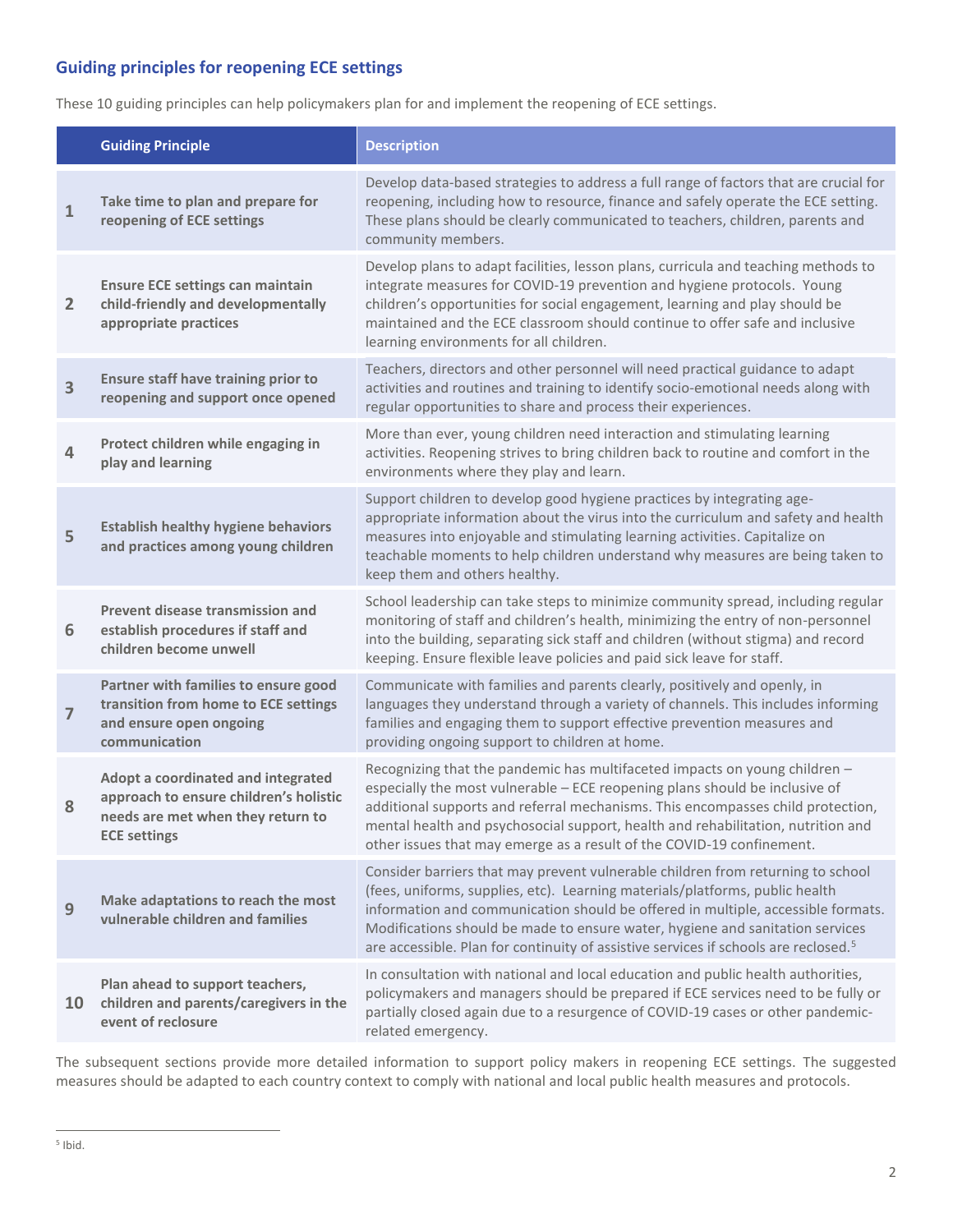# **Preparation for reopening**

**Policymakers will need to determine which locations, age groups and spaces within ECE facilities (classrooms, common areas, playgrounds) should be prioritized for reopening**. Plansshould be based on holistic data-driven decision-making that reflects the most recent data on COVID-19. The reopening schedule should allow ample time to prepare the premises and staff, and determine the focus areas where further support is needed for children, parents and staff. In consultation with national and local health authorities, ECE policymakers should consider **key factors** such as:

- o Community transmission within the municipality, district or country;
- o Current information on COVID-19's severity in children and the role that children play in transmission;
- o Availability of testing to conduct community surveillance and contact tracing; and
- $\circ$  The ECE setting's ability to maintain COVID-19 prevention and control measures.<sup>6</sup>

Robust reopening plans should also consider how ECE settings, teachers and staff, parents and communities are coping with closures and the pandemic. **Rapid data collection (e.g., surveys, interviews, focus group discussions) among parents and early childhood educators may be conducted** to provide vital information such as:

- o Parents' and teachers' biggest concerns and the specific types of support that families and teachers need;
- o Percentage of ECE settings ready to reopen;
- o Number of teachers able to return to work; and
- o The most useful and feasible schedule for services.

When the data are analyzed, **share feedback with respondents** on how their opinions and recommendations have been considered.

**It is also important to develop a contingency plan for continuity of learning if ECE services are closed again.** Education and public health authorities should plan ahead, jointly decide and communicate with stakeholders (educators, administrators, families) the conditions and scenarios under which ECE settings will be re-closed (e.g., closure of specific classes, age groups, region-wide/nationwide closure). This should include:

- o Supporting teachers with training and coaching to roll-out age-appropriate remote learning practices;
- $\circ$  Considering what technological supports teachers may need to deliver remote learning and connect with children and families;
- o Providing guides and coaching to parents to support children's learning and well-being at home;
- o Preparing support packages for families;
- o Continuing assistive services, such as health screenings, referrals and feeding programmes; and
- o Adapting the academic calendar as needed.

# **Safe operation of ECE settings**

## **Daily hygiene and health practices**

**Schedule daily cleaning of classrooms and toilets with water and soap, disinfectant and appropriate waste disposal.** Disinfect frequently touched surfaces, such as door handles, tables, chairs, toys, supplies, light switches, doorframes, play equipment, and teaching and learning aids used by children – as well as common spaces such as staff rooms, elevators and kitchens.

**Increase airflow and ventilation to reduce the concentration of viral droplets and aerosol transmission***.* Inspect heating, ventilation and air conditioning systems, replacing/upgrading filters wherever possible; in classrooms that are not connected to ventilation systems, consider using portable air filters. Where climate allows, move activities outdoors and open windows and doors when inside.

**When feasible, staff members should wear non-medical fabric face coverings within the ECE setting.** Face masks for children under age 5 are not recommended. Face coverings should NEVER be placed on babies and children under age 2 due to the danger of suffocation.

**Minimize the entry of non-essential personnel onto the premises**, including repair, food preparation staff and contractors, as well as parents picking up or dropping off children. Require all visitors to wear a face mask if they must come into the ECE facility.

Key steps to prepare teachers and ensure classrooms are ready for re-opening:

- ✓ train teachers,
- $\checkmark$  adapt lesson plans (possibly introduce structured lessons),
- ✓ prepare teachers guides, and
- $\checkmark$  modify curricula (if resources allow)

<sup>6</sup> Key risk-mitigation factors adapted from: World Health Organization, 'Considerations for School-related Public Health Measures in the Context of COVID-19', WHO, Geneva, May 2020, p. 1.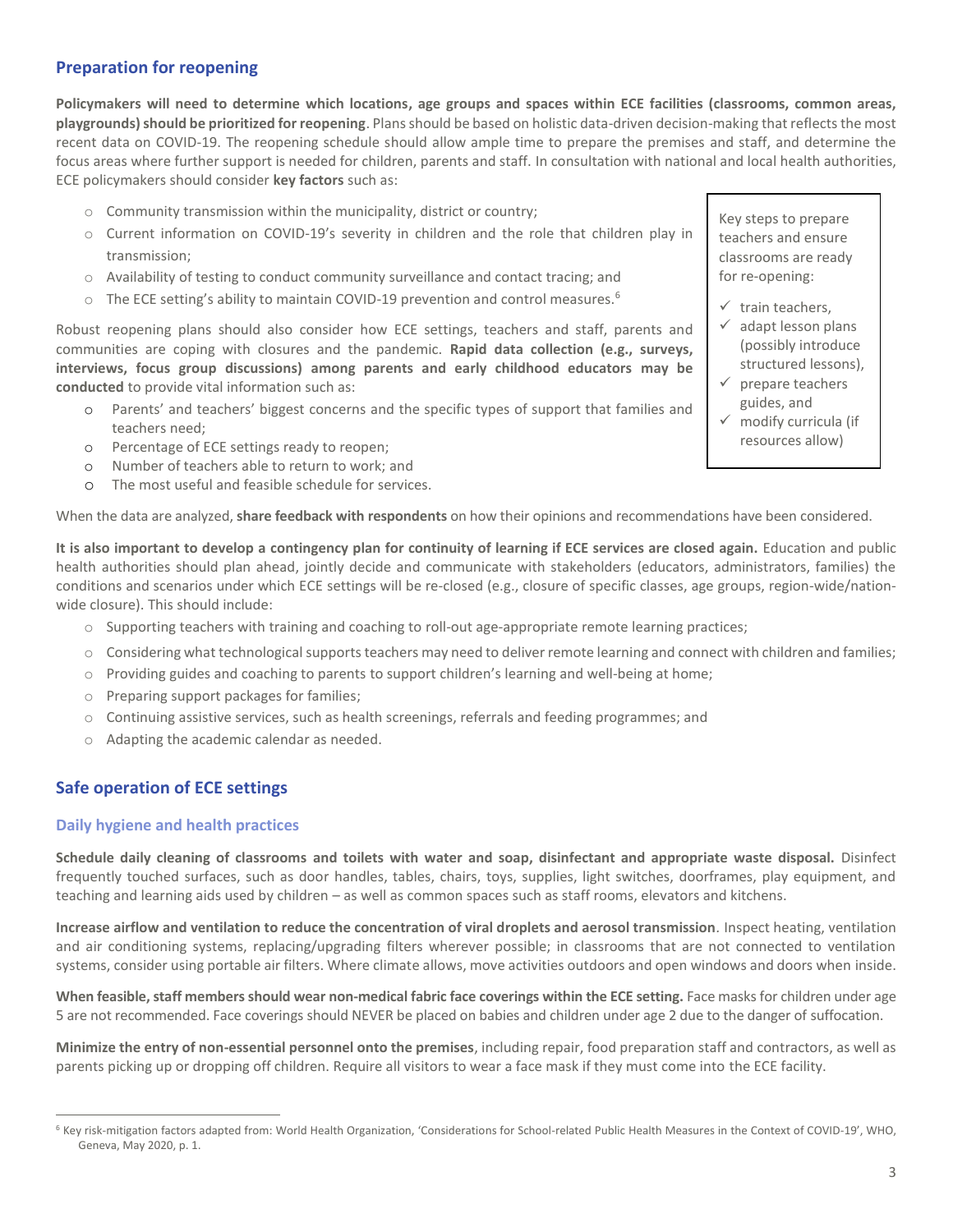**Educate young children about COVID-19 prevention***,* including appropriate and frequent hand hygiene, respiratory hygiene, and symptoms of COVID-19 children can be aware of. Reinforce health and hygiene learning with practical measures to:

- o Ensure that WASH facilities are accessible and water sources are functional. Clean water should be available throughout the ECE premises in sufficient quantities for all uses, including cleaning, disinfection, hygiene and drinking purposes.
- o Provide sufficient soap and clean water or alcohol-based sanitizer at entrances and throughout the premises; always have adults supervise children's use of alcohol-based sanitizer.
- o Create a schedule for handwashing or develop a way to track handwashing and reward frequent/timely handwashing (sing a song while washing hands to practise recommended 20 second duration).
- o Demonstrate and model good handwashing and other hygiene practices.
- o Communicate clearly and often that avoiding touching one's mouth or eyes is another way to minimize the risk of infection.
- o Place child-friendly hygiene posters in classrooms and at handwashing stations.
- o Use puppets or dolls to demonstrate symptoms (sneezing, coughing, fever), what to do if children feel sick (their head or stomach hurts, they feel hot or tired) and to have conversations with children to minimize stigma about COVID-19.

## **Safety and hygiene for preparing and serving meals for young children**

**Provide food handlers and other relevant staff with training and personal protective equipment (masks, gloves, face shields).** Enforce compliance with national food safety legislation to maintain proper hygiene and food safety when purchasing, delivering, storing, preparing and distributing meals. Display visual reminders on proper food preparation and hygiene, including daily cleaning and disinfection of kitchens (preparation surfaces, appliances, cooking tools), dining areas and utensils.

**Physical distancing should be considered whenever food is served.** Replace buffet-style food options with individual servings, divided into portions in advance whenever possible. Meals can be arranged in the dining room or other rooms with more space such as the gym, library or other common areas (including outdoor areas) to maintain the recommended physical distance between children.

**Whenever possible, make arrangements that the same children eat together**. And remind children not to share or touch anyone else's food, drinks, dishes and utensils.

## **Minimizing community spread**

**Communicate to staff and parents the importance of being vigilant to limit the virus from coming into the ECE premises***.* Staff and parents should be asked to conduct daily self-monitoring for any signs and symptoms, including body temperature, and stay home, seek medical care/support and contact facility management if they or their children start to feel sick.

**Ensure paid sick leave so that staff can afford to stay home when sick** – and have a replacement scheme if staff fall ill.

**Establish procedures to ensure children and staff who come to the ECE setting sick or become sick while at the ECE setting are separated from others and sent home as soon as possible.** Follow the appropriate national guidelines on this matter.

**Keep records of staff and children with confirmed COVID-19 symptoms to support contact tracing.** Follow established communication protocols between school administrators and local health authorities on reporting COVID-19 cases, and respect confidentiality in line with local laws and regulations.

## **Staff training and support**

**All staff will require training to implement non-negotiable hygiene and safety practices**in accordance with authorities' recommendations to prevent the transmission of COVID-19.

**Teachers will need training and ongoing support to adapt the curriculum, lesson plans, teaching strategies and children's daily routines**, including rethinking how whole class activities and games can take place, and how to utilize outdoor lessons/time. Structured lessons plans may be helpful for some teachers. School administrators should **check in regularly with teachers and staff** and support their mental health and psychosocial needs.

**Improve teachers' competencies to recognize and support the socio-emotional needs of all children.** This includes equipping teachers to support children's mental health and psychosocial needs, especially in ECE settings with a high proportion of at-risk students. Teachers and other staff responsible for children's welfare should receive training on how to:

- o Address stereotypes, prejudice and discrimination related to COVID-19;
- $\circ$  Identify age-related behavioural and cognitive changes and provide age-appropriate learning support to all children including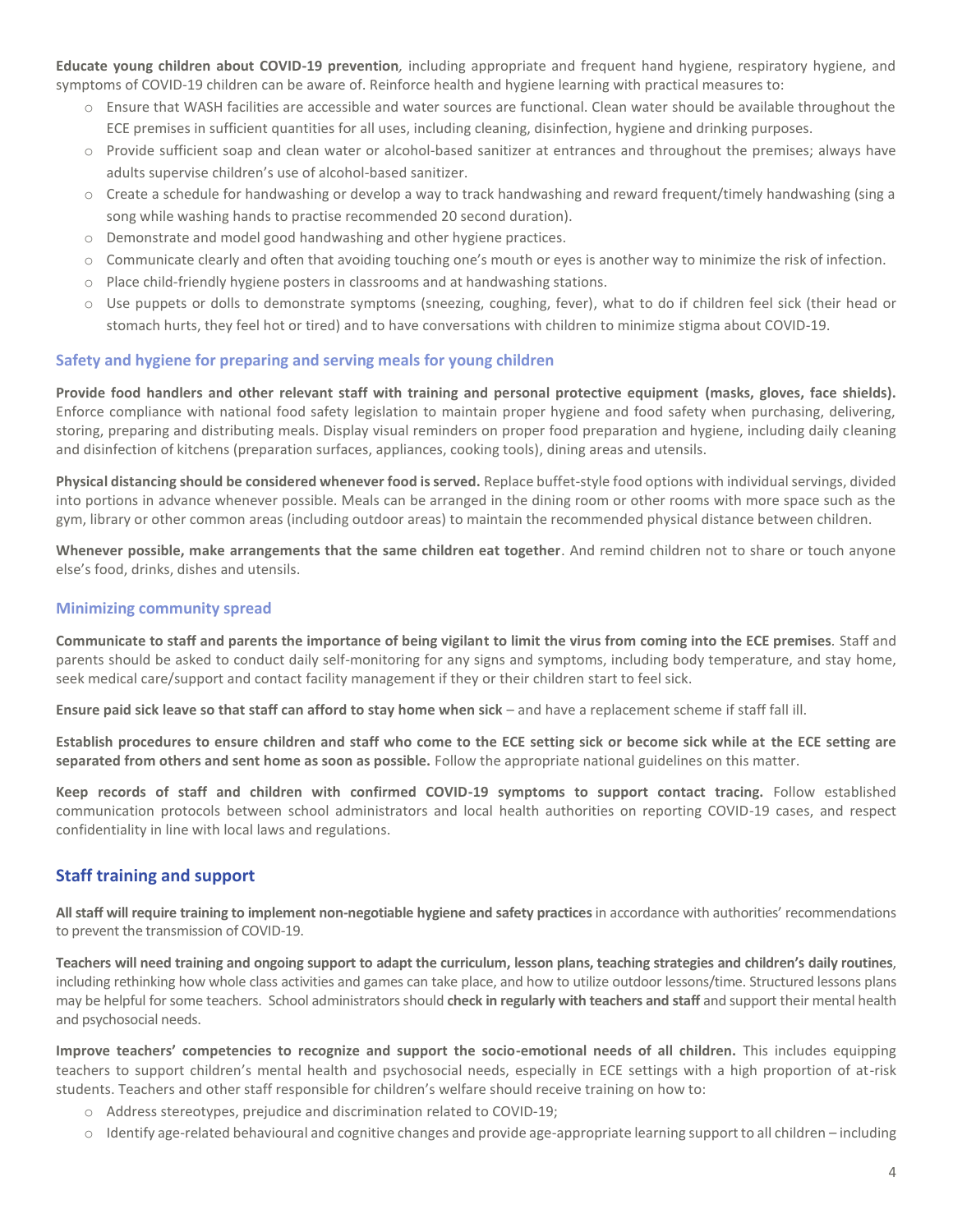children with disabilities, and migrant and displaced children;

- o Offer referrals to child protection, health, rehabilitation and nutrition support and services; and
- o Facilitate remote learning in preparation for possible virus resurgence and ECE setting re-closure.

# **Child well-being and development**

#### **Physical distancing in ECE settings**

To ensure appropriate physical distancing**, review local and national health authorities' recommendations** for specific age groups based on the levels of community transmission. Where physical distancing is recommended, assess what can be done to limit direct contact and maintain a distance of at least 1 metre<sup>7</sup> between children. For example, increase spacing between tables, chairs or places on the carpet/mat where children sit.

**One option is to operate ECE services in shifts to limit the total number of children in a facility at the same time.** For example, children could attend in morning and afternoon shifts or on alternate days. Within the set schedule, recesses and breaks can be staggered so that smaller groups of children are playing at once on the playground or in shared spaces.

**If space and funding are available, consider increasing the number of teachers to allow for fewer children per classroom.** Also aim to limit mixing of classes and groups of children. For example, children in a small group or classroom would stay in the same group/classroom with the same teachers throughout the day, without mixing with children and educators from other groups.

Educators and managers should **keep developmental principles in mind and exercise discretion** agree on how to maintain distance between children and staff. When providing personal care – such as helping a child change clothes, supporting feeding, or ensuring emotional comfort when a child is in distress – it may not be possible or advisable to maintain strict physical distance.

**Discuss and introduce non-contact greetings with children and staff**. Consider making these greetings fun and child-friendly, like saying hello in sign language, giving the peace sign, waving a hand or giving a wink.

**At nap time, ensure that children's mats are spaced out as much as possible** (as recommended by national and local health authorities), depending on space available. Consider placing children head to toe to reduce the potential for viral spread.

## **Arrangements for learning**

Because good ventilation and fresh air are important to maintain a healthy learning environment**, move lessons and activities outdoors as much as possible**. Consider adapting the curriculum, lesson plans and instruction for outdoor delivery – for example, use outdoor equipment and nature as teaching/learning materials and enhance learning experiences with outdoor physical activity.

**Set up the learning space in a way that respects recommended distances between children while still making it feel like a community**  – for example, designate sitting or standing spots with colourful materials, such as tape, circle stickers or a walking rope with handles.

**Organize children into groups of two or three to support interaction between children while limiting large group activity**. Balance individual learning activities with small group interactions in a creative mix, for example, an individual reflection/activity, followed by 'turn and show your neighbor'.

**Adapt curricula and lesson plans and use creative pedagogic practices to ensure inclusive and playful learning experiences around the pandemic situation**. Examples include project-based learning that builds on children's experiences during the pandemic; imaginary play to help children cope with stress and promote resilience and social cohesion; teachable moments to help children learn about their role in protecting themselves and ensuring everyone's health.

## **Toys, materials, games and routines**

**Children's books, like other paper-based materials, are not considered a high risk for transmission** and do not need additional cleaning or disinfection. But toys and materials that are hard to sanitize or clean, such as soft toys, will need to be removed.

**Many materials and games can remain in use if children are instructed to wash their hands before and after using them** – and they are taught to avoid putting toys/materials in their mouth or touching their mouth/eyes after playing with toys. Avoid mixing toys between classrooms and groups of children before they are washed and/or disinfected. Encourage continued creativity and artmaking

<sup>&</sup>lt;sup>7</sup> WHO notes that it may be difficult for young children to keep a recommended distance of at least 1 metre and is monitoring ongoing research on COVID-19 transmission risks (World Health Organization, 'Considerations for School-related Public Health Measures in the Context of COVID-19', WHO, Geneva, 10 May 2020, pp. 2, 4).